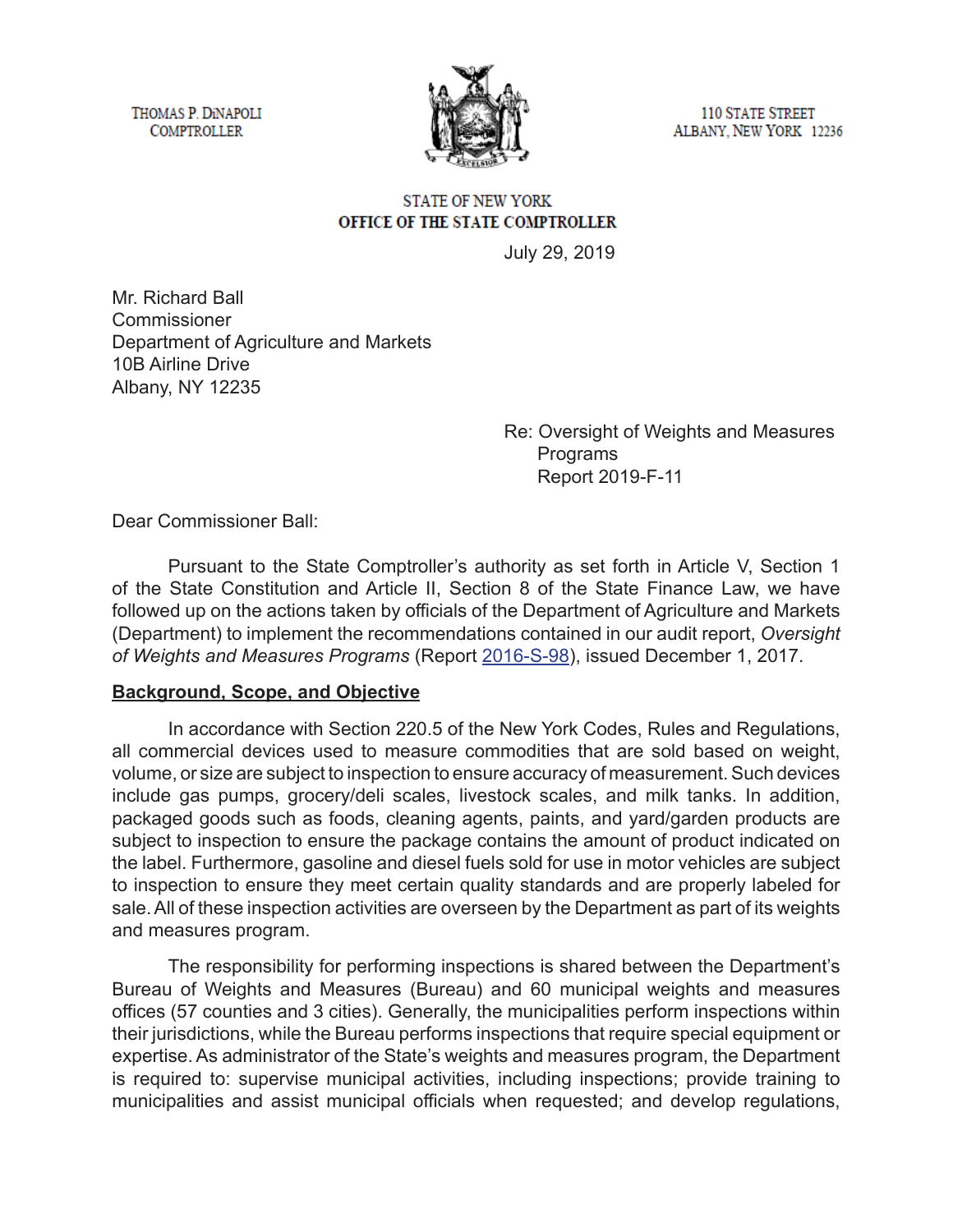procedures, and guidelines to ensure uniformity in the conduct of the inspections and the enforcement of the law and regulations.

Municipalities have the authority and are generally expected to: enforce State laws and regulations among vendors; regulate commercial weighing and measuring practices used by vendors; and investigate consumer and business complaints. Municipalities are required to maintain documentation supporting their weights and measures program activities and to submit an annual report detailing their results (e.g., devices inspected, pass/fail testing results).

The Department collects data and/or imports municipal data into three databases – annual reporting, complaints, and petroleum quality – for monitoring and tracking purposes. The Department uses the data to review each municipality's activities, identify improvement opportunities, and inform them of certain quality failures for follow-up. Based on the annual report data submitted by municipalities and compiled by the Department for 2018, approximately 161,300 weighing/measuring devices were used by more than 44,600 commercial establishments statewide. Gasoline and diesel fuel were distributed from about 150 terminals and sold from about 5,500 retail stations statewide.

Our initial report, covering the period April 1, 2014 to July 20, 2017, examined whether the Department adequately monitored and enforced weights and measures to ensure consumer confidence in products purchased in New York State. The audit found systemic issues with the quality of data the Department relies on to administer the State's weights and measures program. The Bureau did not have written procedures for standards of quality control or data utilization for its databases or a process for verifying data entry. Additionally, not all municipalities completed their mandated annual inspections, with municipal officials reporting that they needed training focused on reporting, workload prioritization, and record keeping to help them perform their duties more effectively. Most of the municipalities' processes for recording, maintaining, and completing inspection documentation were not fully automated. In addition, the petroleum quality database that maintains the results for all petroleum samples tested had design flaws that created redundancies and inefficiencies. Neither the Bureau nor the municipalities had written guidance or procedures clarifying if, when, or how they should follow up on petroleum failures.

Because of these and other weaknesses, we concluded that the Bureau needed to improve its monitoring of the municipalities' inspection activities by performing comprehensive analytics of the annual reporting and petroleum quality data, which would enable the Department to better assist municipalities in identifying problematic retail locations or distributors for inspection.

The objective of our follow-up was to assess the implementation, as of June 3, 2019, of the four recommendations in our initial report.

### **Summary Conclusions and Status of Audit Recommendations**

Department officials made significant progress in addressing the problems we identified in the initial audit. All four recommendations in the prior audit were implemented.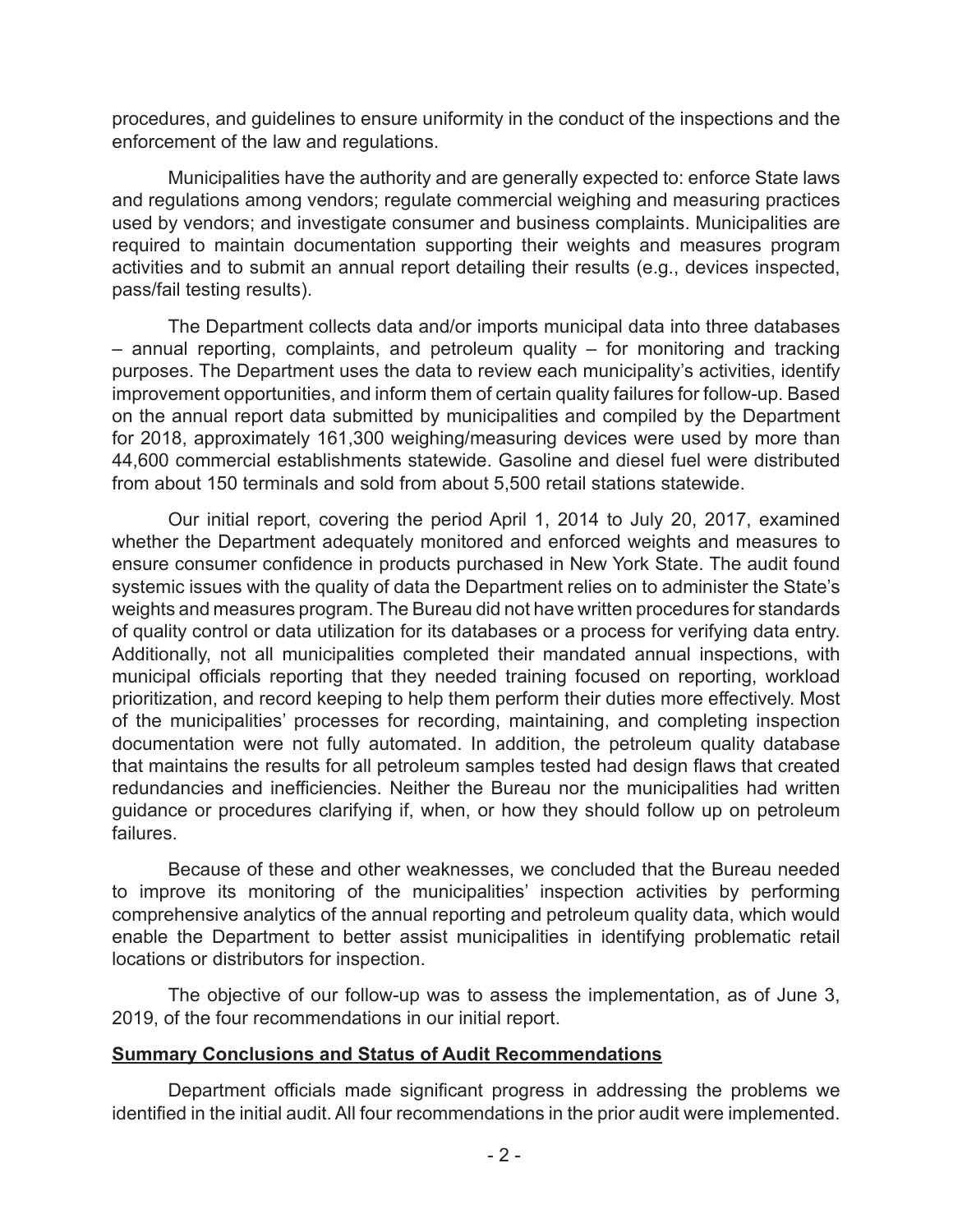# **Follow-Up Observations**

## **Recommendation 1**

*Implement procedures to incorporate periodic data analysis to:*

- *• Identify municipal functions that need improvement;*
- *• Identify patterns, outliers, and/or areas of concern for petroleum quality testing; and*
- *• Provide information to municipalities to assist them in managing allocation of their staff resources as effectively as possible.*

Status – Implemented

Agency Action – The Department has implemented procedures to perform periodic data analysis to identify areas of improvement, patterns, and quality concerns and to provide information to municipalities to assist in their operations. Department staff document any problems they identify and report them to municipal directors. Staff run queries of the petroleum quality database to identify quality failures (at both the retail and wholesale levels) and duplicate entries, and analyze other information such as the dates when samples are taken and received, samples by county/ inspector, and results per establishment. Additionally, the Department holds semiannual regional meetings with municipal directors covering current and developing issues, such as managing resources, cuts in personnel, testing frequencies and improvements, record keeping, professionalism, safety methods, and diversion techniques.

### **Recommendation 2**

*Provide additional training on administrative tasks, reporting, and workload prioritization to municipal inspectors and/or directors.*

- Status Implemented
- Agency Action The Department developed a record-keeping training program that includes best practices for administrative tasks and regulations and has distributed it to each individual municipal director or his/her designee. Also, the Department provided the training to all the municipalities between September 2017 and January 2018 and plans on providing it to all new directors throughout 2019. It has also discussed record keeping, reporting, and workload prioritization at its fall and spring regional meetings.

### **Recommendation 3**

*Develop and implement procedures for input, quality assurance, and utilization of the information in each of the Bureau's systems.*